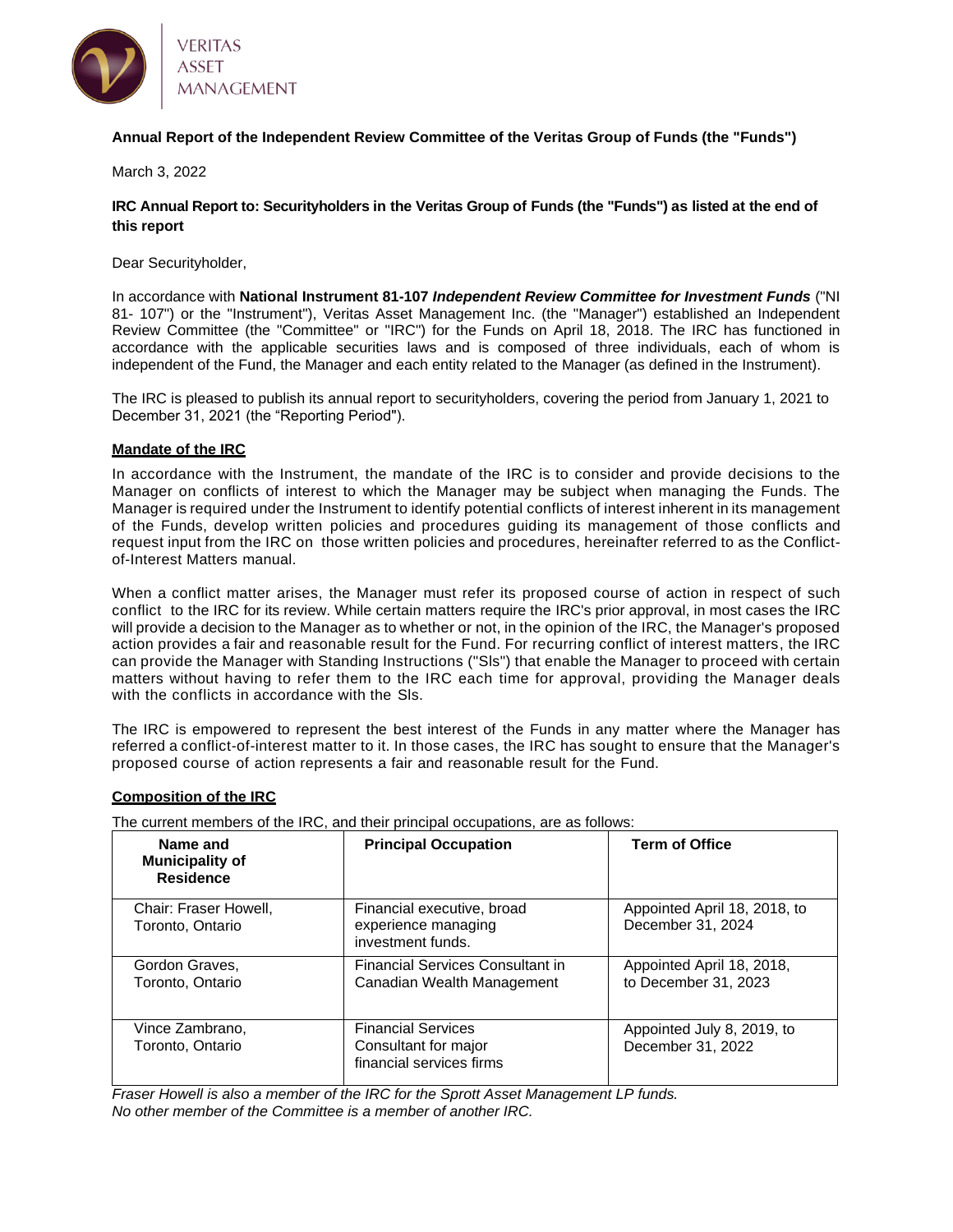

## **Compensation and Indemnification Review of Compensation**

At least annually, the IRC reviews its compensation giving consideration to the following:

- the nature and extent of the workload of each member of the IRC, including the commitment of time and energy expected from each member;
- the number of meetings required by the IRC including special meetings to consider conflict issues brought to the committee;
- industry best practices, including industry averages and surveys on IRC compensation; and
- the complexity of the conflict issues brought to the IRC.

The IRC determined that no changes were required in its compensation.

#### **Members' Fees**

In aggregate the IRC members were paid \$17,500 plus applicable taxes, during the Reporting Period. **Indemnities Granted**

The Funds and the Manager have provided each IRC Member with a contractual indemnity in keeping with NI 81-107. No payments were paid to the IRC Members pursuant to this indemnity by the Funds or the Manager during the Reporting Period.

## **Disclosure of IRC Members' Holdings**

As at December 31, 2021, the IRC Members did not beneficially own, directly or indirectly:

- any units of any of the Fund;
- any interests in the Manager; or
- any interests in a company or person that provides services to the Manager or the Fund.

#### **Decisions and Approvals**

The IRC did not provide any decisions or approvals during the Reporting Period.

#### **Standing Instructions Approved**

The IRC has approved one SI, which constitutes a written approval or decision from the IRC that permits the Manager to proceed with the specific action(s) set out in an SI on an ongoing basis, without having to refer the conflict-of-interest matter or its proposed action to the IRC, provided that the Manager complies with the terms and conditions of the SI. The SI required the Manager to comply with its related policy and procedures and to report periodically to the IRC.

#### **Standing Instruction No. 1: Omnibus**

This SI deals with a number of conflict-of-interest matters including:

- 1. Fees and Expenses
- 2. Trade Allocations
- 3. Portfolio Pricing Issues
- 4. Pricing Errors and other Errors
- 5. Broker Selection and Soft Dollar Arrangements
- 6. Showing Favoritism
- 7. Outsourcing to Third-party Services
- 8. Personal Trading
- 9. Client Complaints
- 10. Capacity Issues